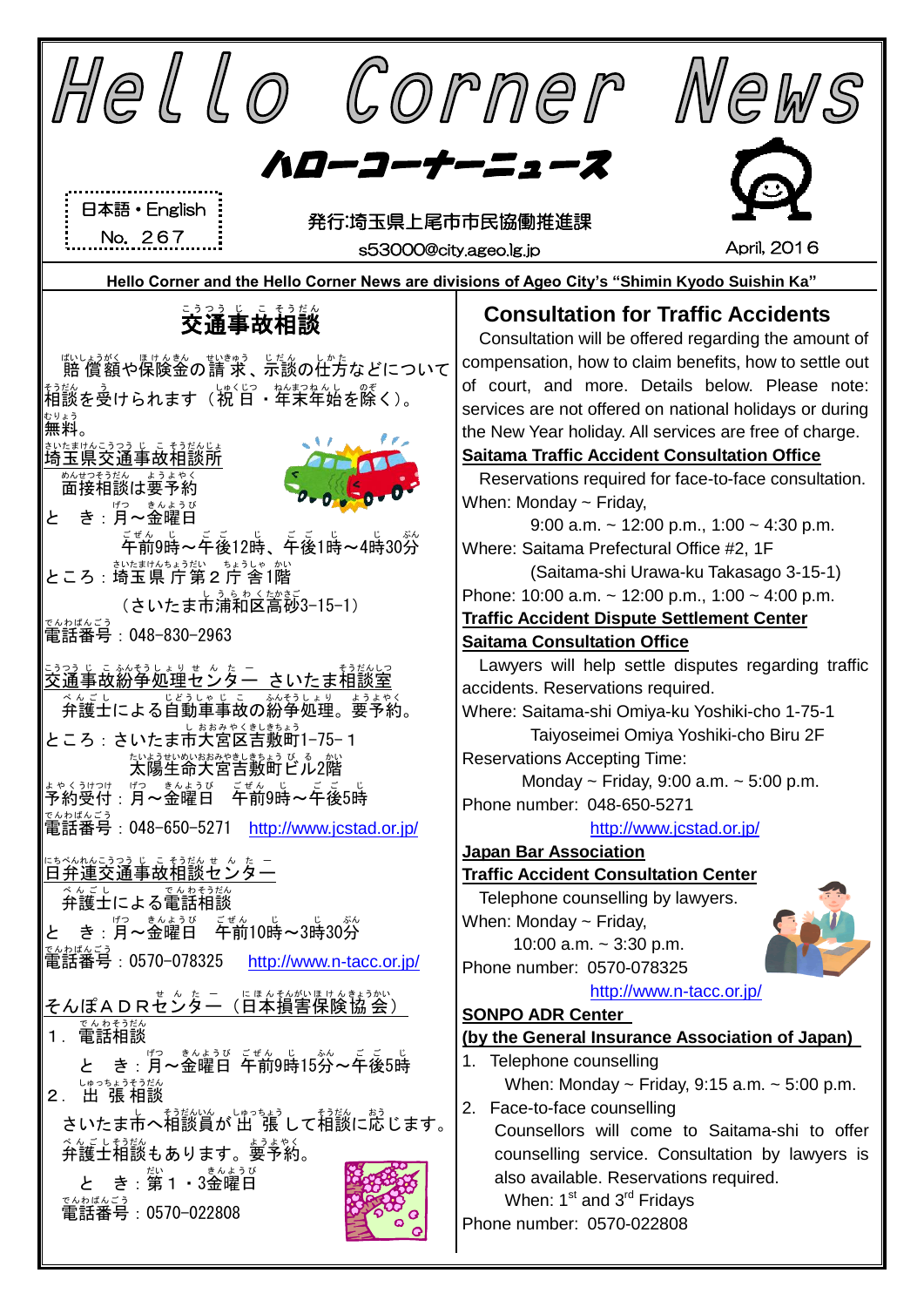## に<sub>ほんごまおし</sub>っ<br>**日本語教室**

### **ÅGA (1学期)** ゕょぅぉぅしっ ぼぅ~てぃぁ んくまんっ‐まんサハレき)<br>**火曜教 室**(ボランティアによるマンツーマン形式) と き: 4月12日~7月5日(5月3日・10日を除く) ゠<sub>゠゙</sub><br>午前10時~11時30分 ところ : <sup>こ み ゅ に て ぃ せ <sup>ん た ー</sup></sup> \*保育にっいては相談してください。 <sub>すいようもぶ</sub>。<br>**水曜教 室**(ボランティアによるマンツーマン形式) と き : 4月13日〜7月6日(5月4日を除く) 。<br>午後7時~8時30分 ところ : <del>ま</del>ばまこうみんかん<br>ところ : 上尾公民館 \*2・3学期の会 場はコミュニティセンターに変わ る予定 よてい です。 まぇに<u>はんぎューす</u>(ゔぅの言うし<br>**基礎日本語コース**(プロの講師によるクラス形式) と き:4月14白~ァ<sup>約</sup>14百の毎 週木曜日 (5月5日を除く) 午前10時~11時30分 ところ : 文化センター 。。。。<br>教材費:1,000円 **\*保育については相談してください。** \* このコースは 会 場 の都合に よ り 7月 14 白 で 終 了 しゅうりょう します。 じゅこうりょう がきまうしつ えん あがかいん むりょう<br>受講料:各教室1,000円(AGA会員は無料) もうに<br>申込み:市国際交 流 協 会 (ÅGA)事務局へ (市役所第三別館1階)月・米・釜罐肖 <sub>ごぜん じ</sub><br>午前10時〜午後4時 TEL 780-2468 / Fax 775-9819 [office@aga-world.com](mailto:office@aga-world.com) 原市 はらいち 日本語 にほんご 教 室 きょうしつ (マンツーマン ま ん つーまん 方式 ほうしき ) と き:4月8日〜7月8日の毎週金曜日 (4月29日を除く) 午後7時~9時 ところ : 原市公民館 対 たい しょう しない がじゅう ぎいきん がいこくせき ひと<br>「**象 :市内に在 住 か在勤の外国籍の人** 人 にん <sub>ずぅ セ</sub>ℴℴ<sub>ゃく </sub>に。<br>数:先着20人 受講料 じゅこうりょう :無料 むりょう もぅしこ<br>申込み : 伊藤さんへ ℡ 090-1699-3123 \*途中参加もできます。<br>\*途中参加もできます。 ことも・若者相談

。<br>臨 床 発達心理士が、引きこもり、ニート、不登校な どに関する相談に応じます。要予約。

## **Japanese Lessons**

# **AGA (1 st term)**

**Tuesday Class**  (Taught by volunteers on a one-on-one basis) When: April 12  $\sim$  July 5 (excluding May 3 and 10)  $10:00 \approx 11:30$  a.m. Where: Community Center \*Please ask about baby-sitting service if necessary. **Wednesday Class**  (Taught by volunteers on a one-on-one basis) When: April 13  $\sim$  July 6 (excluding May 4)  $7:00 \sim 8:30 \text{ p.m.}$ Where: Ageo Kouminkan  $*$  The 2<sup>nd</sup> and 3<sup>rd</sup> terms of this class will be held at the Community Center. **Basic Japanese Course** (Taught by certified teachers in a classroom style) When: Thursdays, April 14 ~ July 14 (excluding May 5) 10:00 ~ 11:30 a.m. Where: Bunka Center Text book: 1,000 yen

\*Please ask about baby-sitting service if necessary. \*This course will conclude on July 14 due to the unavailability of the room.

Cost: 1,000 yen/class (Free for AGA members) Application: Contact the Ageo Global Association (AGA) Secretariat (City Hall Annex #3, 1F) 10:00 a.m.  $\sim$  4:00 p.m. Monday・Thursday・Friday Tel. 780-2468 / Fax 775-9819 [office@aga-world.com](mailto:office@aga-world.com)

**Haraichi Japanese Class** (one-on-one) When: Fridays, April  $8 \sim$  July 8 (excluding April 29) 7:00 ~9:00 p.m. Where: Haraichi Kouminkan For: Non-Japanese living or working in Ageo Number: First 20 people to apply will be accepted Cost: Free Application: Contact Ito-san at 090-1699-3123 \*You can join midway through the course.

#### **Counselling for Children and Young People**

Clinical Developmental Psychologists offer counselling service regarding *Hikikomori* (extreme avoidance of social contact), Neet, truancy and so on. Reservations required.

When: Every Tuesdays and Fridays (excluding national holidays and New Year holiday) 10:00 a.m. ~ 12:00 p.m., 1:00 ~ 4:00 p.m.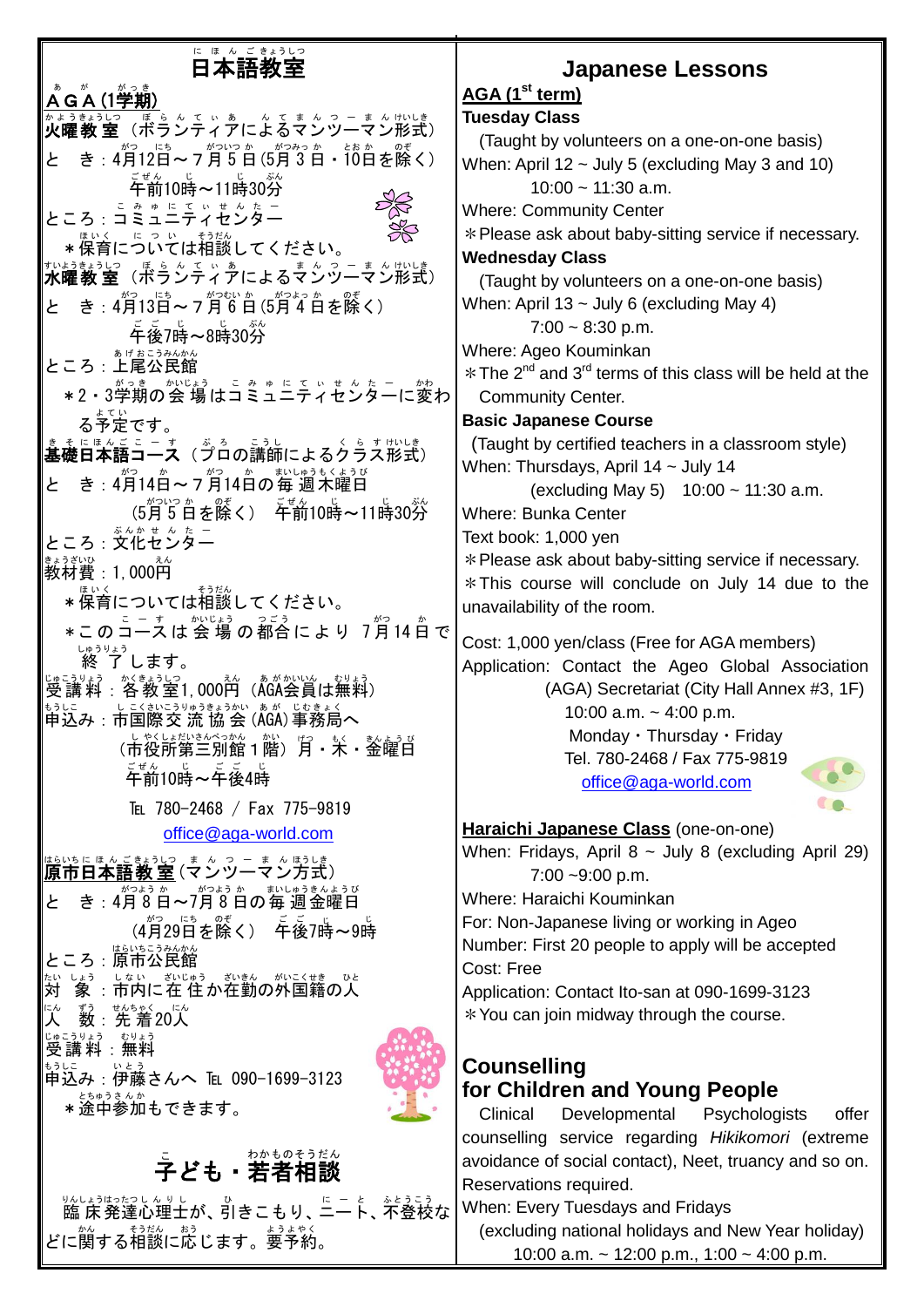| き:毎週火・金曜日(祝日・年末年始除く)                                                         | Where: Counselling Room on 5F of City Hall<br>For: Young people from the age of 15 to around their                    |
|------------------------------------------------------------------------------|-----------------------------------------------------------------------------------------------------------------------|
| $\tilde{\tilde{\mathsf{F}}}^{\sharp\,\&}_0$ 10時~午後12時、午後1時~4時                | 30s living in Ageo and their families                                                                                 |
| ところ : 市役所5階相談室                                                               | (About 50 min. /person)<br>Application: Contact Kodomo · Wakamono Soudan                                              |
| <u>ないよう。はないてま</u> む 15~30歳代ぐらいの人と                                            | Center (Children & Young People Counselling                                                                           |
| その家族(1人50分程度)                                                                | Center) Tel. 783-4964 / Fax 774-5342                                                                                  |
| もうに<br>申込み:子ども・若者相談センターへ                                                     | s172100@city.ageo.lg.jp                                                                                               |
| TEL 783-4964/Fax 774-5342                                                    | <b>Specific Medical Checkups &amp; Complete</b>                                                                       |
| s172100@city.ageo.lg.jp                                                      | <b>Medical Checkups for Subscribers</b>                                                                               |
|                                                                              | to National Health Insurance System                                                                                   |
| 国保加入者の特定健診・人間ドック                                                             | <b>Specific Medical Checkups (Tokutei-kenshin)</b>                                                                    |
| 時定健診                                                                         | Eligibility: People who are between the ages of 40 and                                                                |
| しょぅ<br><b>象:40~74歳の国民健康保険加入者</b>                                             | 74 and have National Health Insurance<br>Cost: Free                                                                   |
| ょぅ むりょう<br>用:無料                                                              | Checkup Period: May ~ October                                                                                         |
|                                                                              | Examination items: medical interview, physical                                                                        |
|                                                                              | measurement (height · weight · BMI/body- mass                                                                         |
| けんきこうもく もんしん しんたいけいそく しんちょう たいじゅう さいかく<br>検査項目:問診、身体計測(身 長 ・体 重 ・BMI/体格      | index, abdominal circumference), consultation,<br>blood pressure measurement, blood test, urine                       |
| はず。 ふくい じつをくてい にっぽんき にょうけんき                                                  | test and electrocardiogram                                                                                            |
| いたが いお                                                                       | $\triangle$ Ocular fundus examination will be given if the                                                            |
| *服底検査は、医師が必要と認めた場合に 行 います。                                                   | doctor finds it necessary.                                                                                            |
| <u>もに。、なは</u> が、<br>申込み:対象者に、4月下旬に受診券を送ります。                                  | Application: A checkup coupon will be sent out to                                                                     |
| 。<br>受診券が届きましたら、事前に実施医療機関                                                    | eligible residents at the end of April. After<br>receiving it, contact one of the designated                          |
| へ連絡し受診してください。                                                                | medical institutions to have the checkup.                                                                             |
|                                                                              | <b>Complete Medical Checkup (Ningen-dokku)</b>                                                                        |
|                                                                              | Eligibility: People who are between the ages of 35 and                                                                |
|                                                                              | 74 at the time of having Ningen-dokku and have<br>duly paid National Health Insurance premiums                        |
| がない人                                                                         | Cost: 20,000 yen of total checkup costs will be                                                                       |
| 第: 換診料のうち2万円を補助<br>費                                                         | subsidized.                                                                                                           |
| ねんがつ                                                                         | Checkup period: May ~ February, 2017                                                                                  |
| とくていけんしん。 けんきこうもく くわ 、 べんせんけつけんき、<br>特定健診の検査項目に加え、便潜血検査、<br>ナん さこうもく<br>検査項目 | Examination items: In addition to items examined by<br>Tokutei-kenshin: stool test, chest X-ray, gastric              |
| <b>論部たントゲン、肖部レントゲンまたは内</b>                                                   | region X-ray or endoscopic test, abdominal                                                                            |
| 眼底検査                                                                         | ultrasonography & ocular fundus examination                                                                           |
| もうしこ  していいまうきかん  よやく ぼ はんねんきんか<br>申込み : 指定医療機関に予約後、保険年金課<br>し やくしょ           | Application: Make an appointment with one of the                                                                      |
| (市役所<br>- *:\<br>1階) または各支所 • 出 張 所で補助の申請を                                   | designated medical institutions, then apply for<br>the subsidy at Hoken-nenkin-ka of City Hall                        |
|                                                                              | (1F) or its branch office. If you apply at the                                                                        |
| してください。各支所・出張所の場合は、                                                          | branch office, please do so 15 days before                                                                            |
| 。<br>受診日の15日前までの単請に限ります。                                                     | your checkup date.                                                                                                    |
| → していいょうきかんいがい じゅしん<br>*指定医療機関以外で受診する場合は、受診後に保険                              | $\blacklozenge$ If you wish to have the checkup at a medical<br>institution other than designated ones, apply for the |
|                                                                              | subsidy at Hoken-nenkin-ka after having the checkup.                                                                  |
| ★ 特定健診と人間ドックはいずれか年度内1回に限                                                     | ◆ You are allowed to have either Tokutei-kenshin or                                                                   |
| ります。2回以上受診した場合は、全額自己                                                         | Ningen-dokku only once a year. Please note that you                                                                   |
| 。た。<br>負担になりますので注意してください。                                                    | will have to pay all the expenses if you have the<br>checkup twice or more.                                           |
| はけんねんきんか<br><b>保険年金課</b>                                                     | $\rightarrow$ Hoken-nenkin-ka                                                                                         |
|                                                                              | (Health Insurance & Pension Section)                                                                                  |
| TEL 782-6494 / Fax 775-9827                                                  | Tel. 782-6494 / Fax 775-9827                                                                                          |